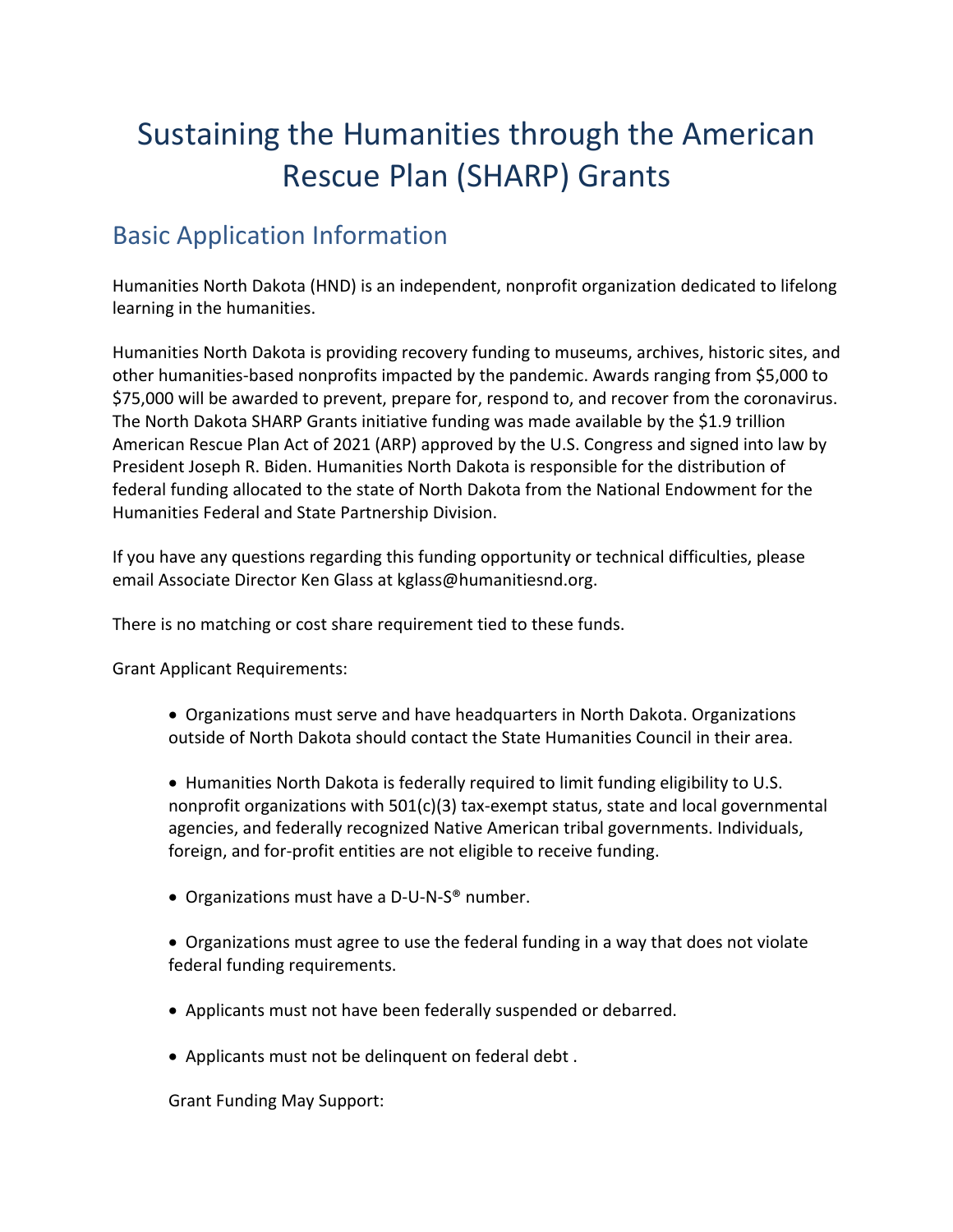- Humanities programming
- General operating costs of humanities focused organizations

• Strategic planning and capacity building efforts related to preparing, responding to, and recovering from COVID

• Technical / consultant needs related to a digital transition or in support of preservation and access programs (equipment costs cannot exceed 20% of the award, equipment is defined as individual items costing \$5,000 or more with a useful life exceeding one year)

• Expansion, due to the effects of COVID, of outdoor and virtual humanities programming and engagement or similar activities to transition from traditional environments to those that are more accessible

• Equity assessments and planning related to COVID and the economic crisis

**Organizations whose mission falls outside of the humanities and the humanistic social sciences (including the creation or performance of art; creative writing, autobiographies, memoirs, and creative nonfiction; and quantitative social science research or policy studies) are not eligible to specifically receive funding for general operating costs.** 

Grant Funding May NOT Support:

- Unallowable expenses as defined in 2CFR 200 Subpart E-Cost Principles
- Overlapping project costs with any other pending or approved application(s) for federal funding and/or approved federal awards
- Funds for activities supported by other non-NEH federal funds
- Competitive regranting
- Cancellation costs
- Pre-award costs dating to before March 15, 2021
- Equipment costs in excess of 20% of total project costs
- Travel (both foreign and domestic)
- Construction, purchase of real property, major alteration and renovation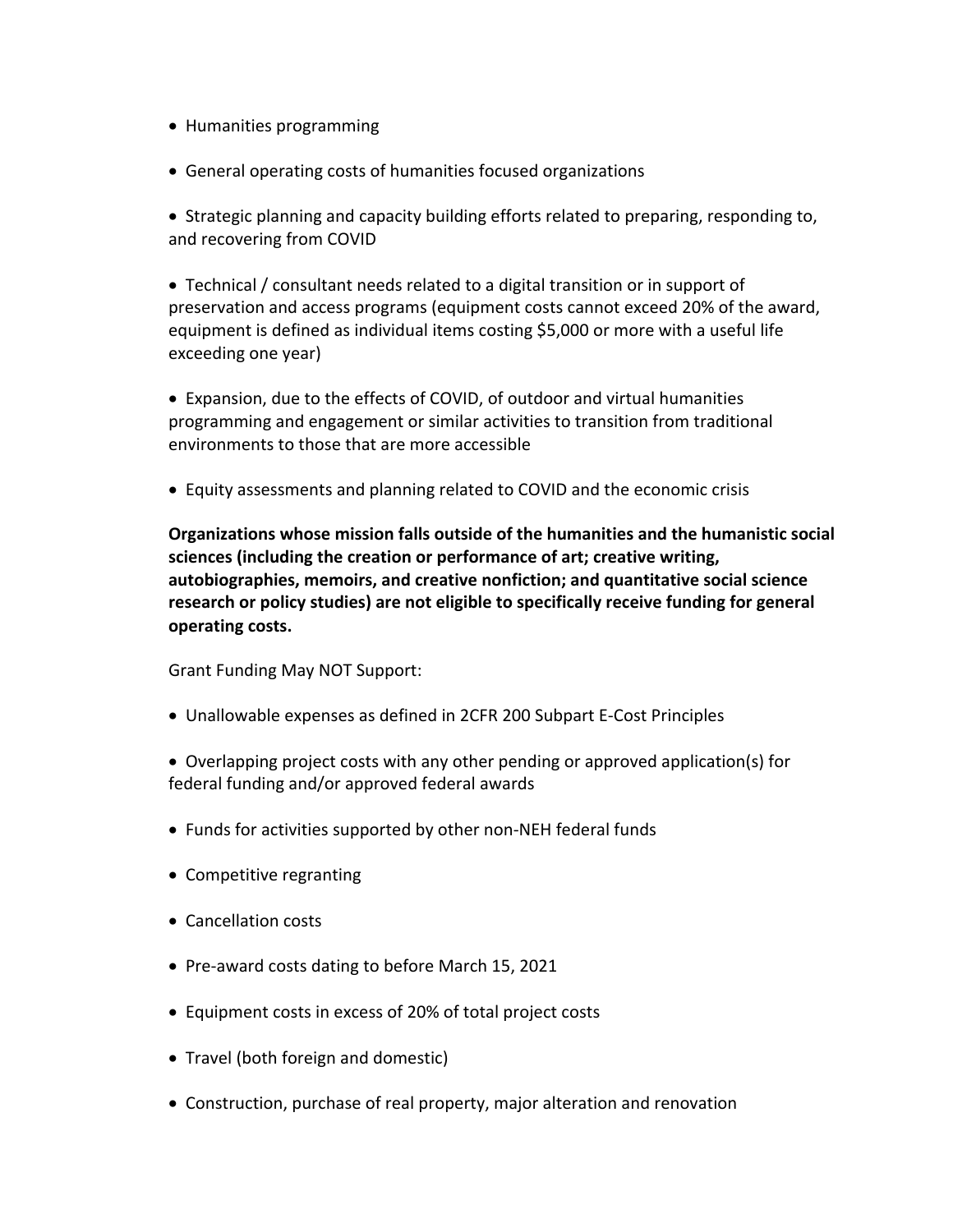- Environmental sustainability
- Collections acquisition

• The preservation, organization, or description of materials that are not regularly accessible for research, education, or public programming

- Promotion of a particular political, religious, or ideological point of view
- Advocacy of a particular program of social or political action
- Support of specific public policies or legislation
- Lobbying
- Projects that fall outside of the humanities and the humanistic social sciences

#### What are the humanities?

"The term 'humanities' includes, but is not limited to, the study and interpretation of the following: language, both modern and classical; linguistics; literature; history; jurisprudence; philosophy; archaeology; comparative religion; ethics; the history, criticism and theory of the arts; those aspects of the social sciences which have humanistic content and employ humanistic methods; and the study and application of the humanities to the human environment with particular attention to reflecting our diverse heritage, traditions, and history and to the relevance of the humanities to the current conditions of national life."

--National Foundation on the Arts and the Humanities Act, 1965, as amended

### Organization Contact Info

#### DUNS Number\*

Data Universal Numbering System (DUNS) number refers to the nine-digit number established and assigned by Dun and Bradstreet, Inc. (D&B) which uniquely identifies business entities. A DUNS number may be obtained from D&B by telephone at 866.705.5711 or register online at https://fedgov.dnb.com/webform/index.jsp

### **Certifications**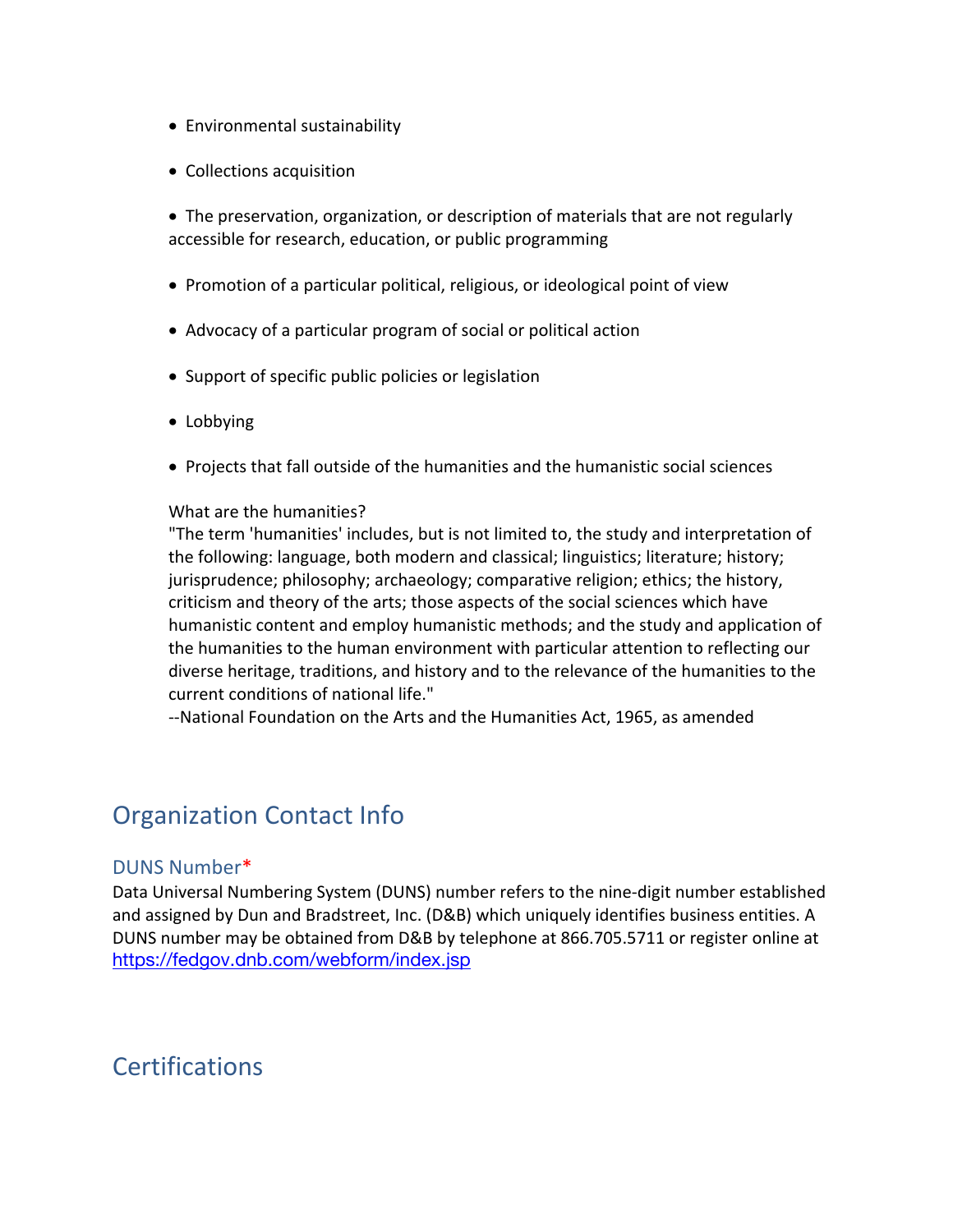### Guidelines Certification\*

Please certify that you have read the above guidelines including those relating to allowable costs, approved funding activities, unallowable costs, and the definition of the humanities.

#### **Choices**

Yes, I have read the above guidelines.

#### North Dakota Headquarters Certification\*

Please certify that your organization serves and has headquarters in North Dakota.

**Choices** 

Yes

### Nonprofit Status\*

Humanities North Dakota is federally required to limit funding eligibility to U.S. nonprofit organizations with 501(c)(3) tax-exempt status, state and local governmental agencies, and federally recognized Native American tribal governments. Individuals, foreign, and for-profit entities are not eligible to receive funding.

Please certify your organization's nonprofit status.

#### **Choices**

My organization is a U.S. nonprofit organization with  $501(c)(3)$  tax-exempt status.

My organization is a state or local governmental agency.

My organization is a federally recognized Native American tribal government.

### Public Library, Arts Organization, or Public Broadcasting Affiliate Certification\*

The American Rescue Plan (ARP) included federal funding for numerous agencies across North Dakota including the State Arts Council and North Dakota State Library. To ensure that this funding is distributed equitably, public libraries, public broadcasting, and arts-specific groups should consider applying directly to those respective state agencies or the Corporation for Public Broadcasting for SHARP funds.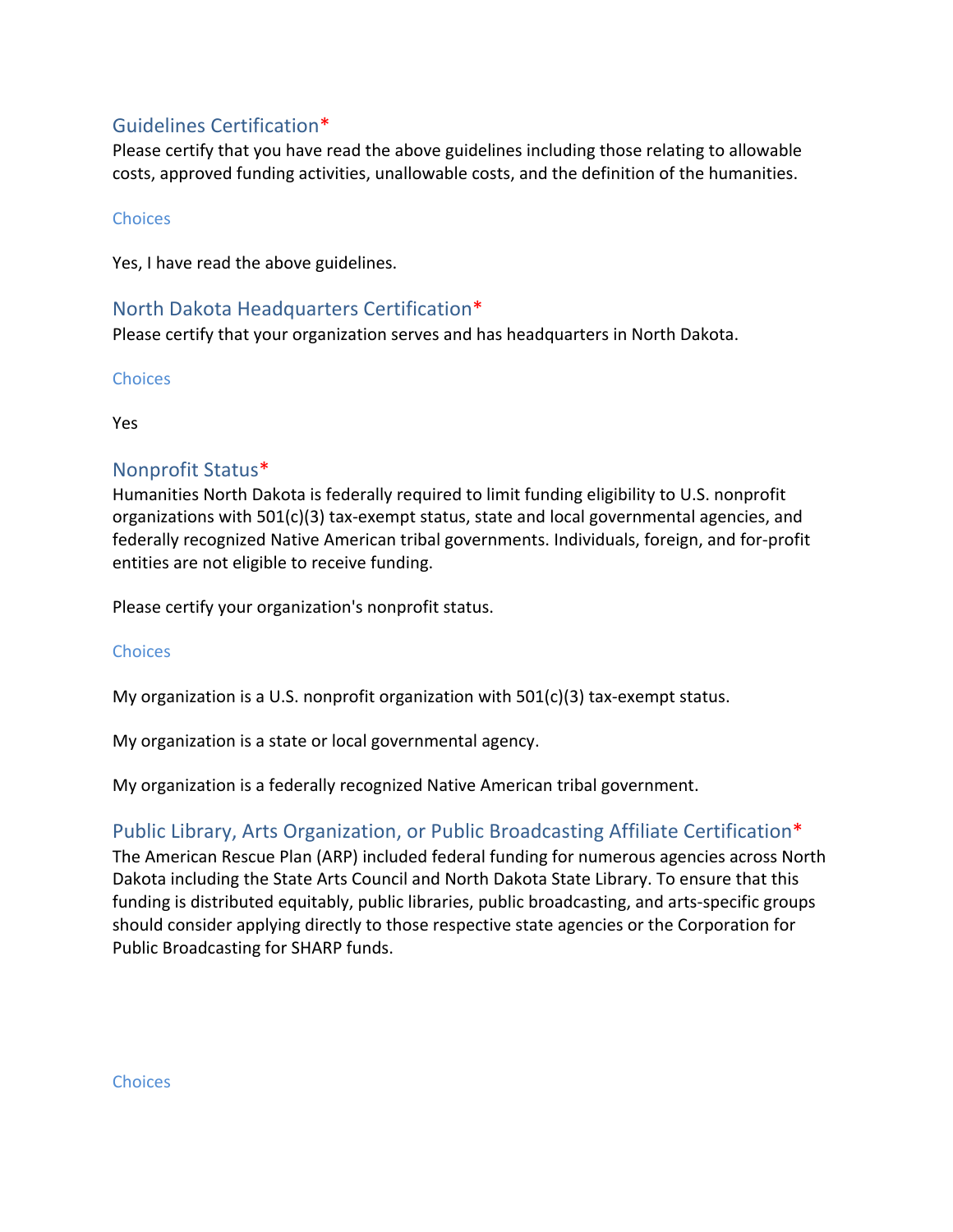My organization is not an arts group, a public library, or a Corporation for Public Broadcasting affiliate.

# Organization Contact Info

#### Organization Mission\*

Please enter your organization's mission statement.

Please note, organizations whose mission falls outside of the humanities and the humanistic social sciences (including the creation or performance of art; creative writing, autobiographies, memoirs, and creative nonfiction; and quantitative social science research or policy studies) are not eligible to receive funding for general operating costs.

#### Humanities Programming and Focus\*

Please provide examples of past humanities-based programming (exhibits, book discussions, classes, etc.), including the humanities disciplines your organization focus on (i.e. history, literature, philosophy, civics, ethics, etc.).

"The term 'humanities' includes, but is not limited to, the study and interpretation of the following: language, both modern and classical; linguistics; literature; history; jurisprudence; philosophy; archaeology; comparative religion; ethics; the history, criticism and theory of the arts; those aspects of the social sciences which have humanistic content and employ humanistic methods; and the study and application of the humanities to the human environment with particular attention to reflecting our diverse heritage, traditions, and history and to the relevance of the humanities to the current conditions of national life."

--National Foundation on the Arts and the Humanities Act, 1965, as amended

### Annual Operating Budget\*

Please tell us your organization's annual operating budget for 2019.

### Estimated Financial Loss\*

How would you estimate the total financial impact on your organization of COVID-19? We recognize this is a tentative approximation. Please quantify your losses from the date first affected by the virus to today.

# Budget

### Requested Amount\*

Please select which amount you are applying for based on your 2019 annual budget.

#### **Choices**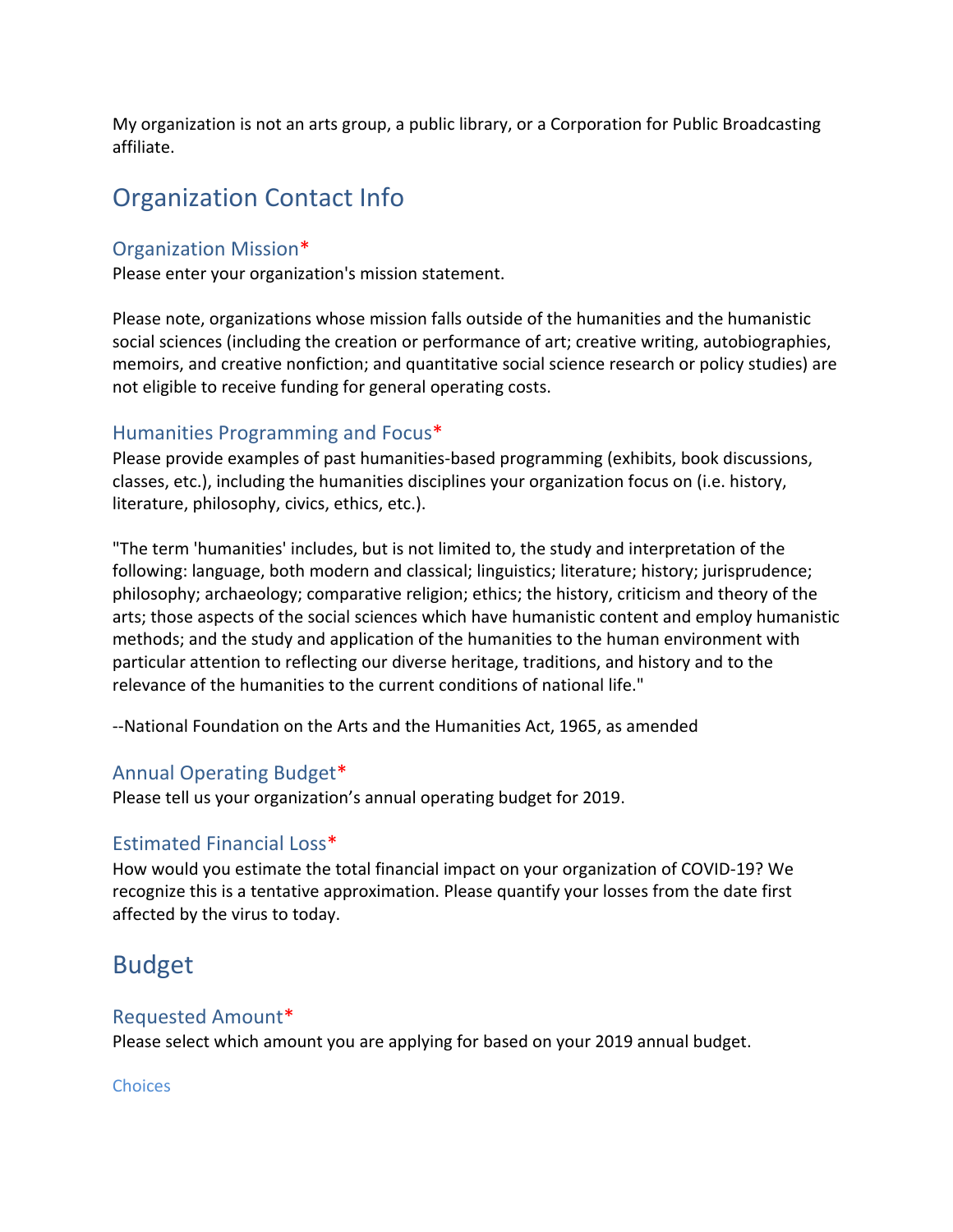\$5,000 – Organizations with operating budgets under \$200,000 \$10,000 – Organizations with operating budgets over \$200,000

\$75,000 - Organizations providing state-wide humanities programming through an established network or group of partners (ex. State Historical Society, North Dakota Newspaper Association Foundation) **Please check with the staff to assure you qualify if you plan to seek this funding request.**

### Funding Activities to be Supported\*

Please select which federally approved activities this funding request will support. (You may select multiple activities.)

#### **Choices**

General operating costs for humanities-focused organizations

COVID related strategic planning and capacity building

Humanities-based programming

Digitization, preservation, or access to technical / consultant needs

Strategic planning related to COVID and the economic crisis

Expansion of outdoor and virtual humanities programming and engagement

### Funding Justification and COVID Impact\*

Please explain how your organization will use the funds requested to prevent, prepare for, respond to, and recover from the coronavirus. Include, the financial impacts of the coronavirus on your organization.

Examples of financial impacts:

- Lost Revenue: Significant revenue was lost because of canceled programs or reduced attendance.
- Lost Space: We are about to lose our space because we cannot make our monthly rent, mortgage, or utility payments.
- Staff Layoff: We are about to lay off one or more staff members because we cannot make payroll.
- Risk of Permanent Closure: We are considering or are planning to permanently close our organization as a result of the financial impacts of COVID-19.

### Budget Form\*

Upload your completed SHARP funding request budget form.